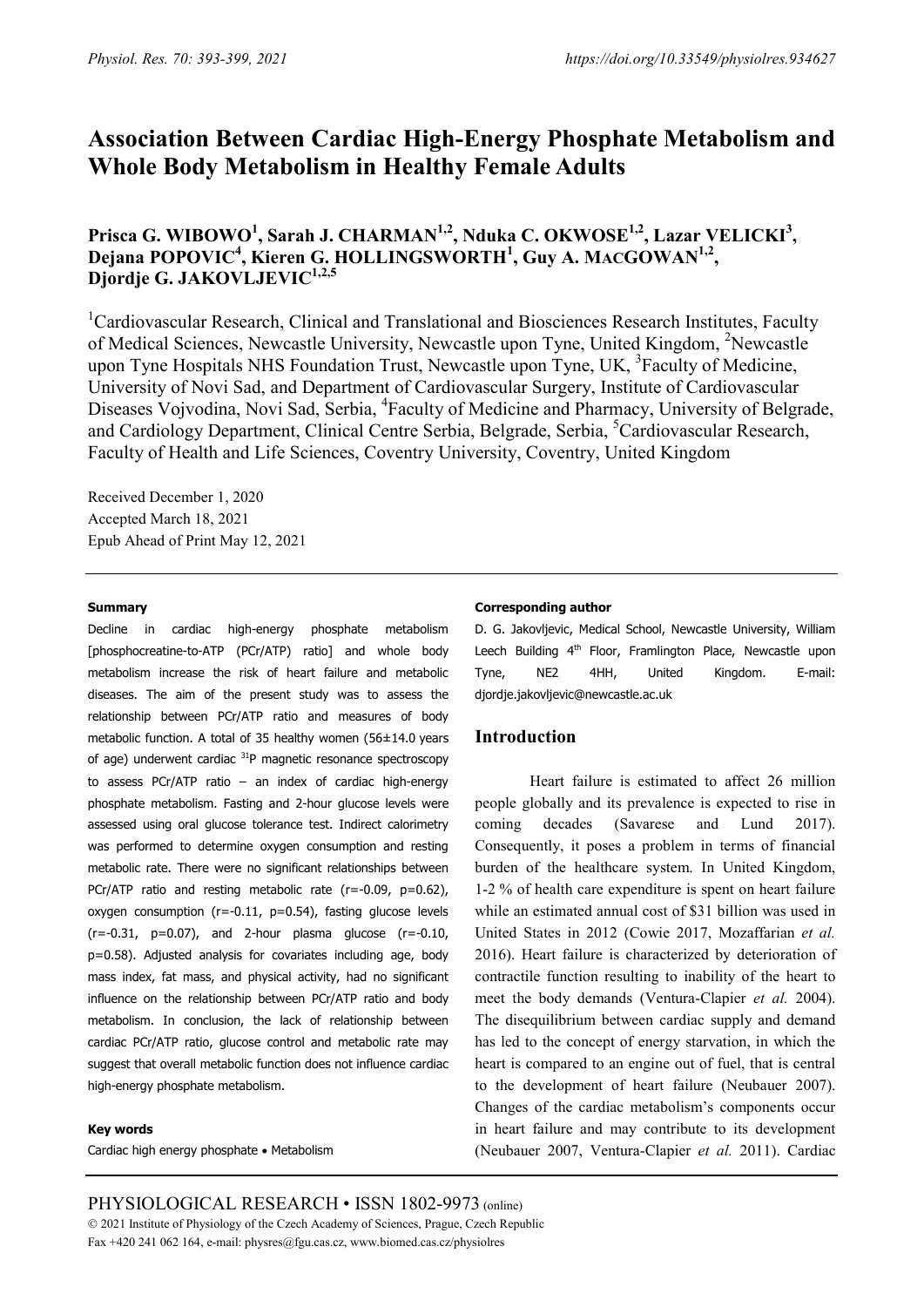high-energy phosphate metabolism is responsible for an intricate metabolic stability, maintaining an almost constant concentration of phosphocreatine (PCr), which is considered as an energy storage compound, and adenosine triphosphate (ATP), which is the main source of energy, when cardiac workload increases (Neubauer 2007). PCr/ATP ratio is a powerful index of cardiac highenergy phosphate metabolism measured by phosphorus-31 magnetic resonance spectroscopy  $(^{31}P-MRS)$ (Esterhammer *et al.* 2014). Decline in PCr/ATP ratio has been reported in heart failure, supporting energy starvation to play a role in the development of heart failure (Beer *et al.* 2004, Hardy *et al.* 1991, Ingwall and Weiss 2004, Neubauer 2007). Diabetes is heavily linked with heart failure (Nichols *et al.* 2004). The Framingham study (Kannel *et al.* 1974) observed four and eight times increase of heart failure incidence in diabetic men and women, respectively compared to non-diabetics. In absence of diabetes, increased glucose levels were found to increase the risk of heart failure (Nielson and Lange 2005). On the other hand, abnormalities in glucose metabolism can also occur in heart failure patients and if not treated may worsen the prognosis (Tenenbaum and Fisman 2004). Several studies (Neubauer 2007, Nielson and Lange 2005) have demonstrated alterations in cardiac energetics and body metabolism that can affect heart failure but there is limited evidence reporting interaction between cardiac and whole body metabolism. Thus, the present study aims to evaluate the relationship between cardiac PCr/ATP ratio and measures of overall body metabolic function. According to the energy starvation theory, the failing heart is analogous to a weak and tired horse, and if appropriately nourished, it will be able to recover and work (Neubauer 2007). Treating heart failure by targeting energy metabolism can be a promising strategy, but it is still under investigation. Addressing the interaction between cardiac and whole body metabolism may enhance further research to address the question whether using interventions known to improve body metabolism will also lead to improved cardiac metabolism which as a potential target to treat heart failure (Neubauer 2007).

# **Methods**

A total of 35 healthy women were recruited from local community groups affiliated with Newcastle University. Participants were included in the study if they had (i) no history of cardiovascular diseases, respiratory diseases, and other chronic conditions; (ii) normal glucose tolerance, lipid profile, blood pressure, and electrocardiogram; (iii) body mass index less than  $30 \text{ kg/m}^2$ . Participants were excluded if they were smokers or former smokers and if they were consuming medications known to affect cardiovascular function. This study was approved by Sunderland Research Committee (09/H0904/55). All participants provided written informed consent according to the Declaration of Helsinki.

Body composition of the participants, such as body mass, and body fat mass, was assessed using airdisplacement plethysmography (BodPod, Life Measurement Inc., California, USA). Physical activity, which is represented by average step count, was measured by a portable multisensory array (Sensewear Pro, Bodymedia Inc., Philadelphia, USA) over a 7-day period and only removed for bathing.

All participants were required to fast overnight before getting their blood samples taken at Clinical Research Facility, Royal Victoria Infirmary, Newcastle upon Tyne the following morning. After the first blood sample collection, which reflects the fasting glucose level, an oral glucose tolerance test was performed. All participants were asked to consume 75 g of oral glucose solution and blood sample was taken two hours later.

Metabolic variables at rest, including oxygen consumption  $(VO<sub>2</sub>)$ , respiratory exchange ratio, and carbon dioxide production  $(VCO<sub>2</sub>)$ , were determined using online gas exchange metabolic system (Metalyzer 3B, Cortex, Leipzig, Germany). Gas exchange measurements were performed in supine position for 10 min. Resting metabolic rate was calculated using Weir formula (Weir 1949) as follows:

Resting metabolic rate (kcal/min)=3.9  $\times$  VO<sub>2</sub> (l/  $min$ ) + 1.1 VCO<sub>2</sub> (l/ $min$ )

To assess cardiac high-phosphate energy metabolism, participants were scanned using 3T Philips Achieva scanner (Philips, Best, Netherlands) in a prone position. A 10 cm diameter  ${}^{31}P$  surface coil (Pulseteq, UK) was utilized to transmit and receive the signal. Each participant was positioned into the magnet with the heart at isocenter. The position of the heart was confirmed using imaging from an in-built body coil. Using a cardiac-triggered breath-held field map, shimming was performed to enhance the homogeneity of the main magnetic field. A cardiac gated, slice-selective, onedimensional chemical shift imaging (1D-CSI) sequence was used. In order to eliminate liver contamination and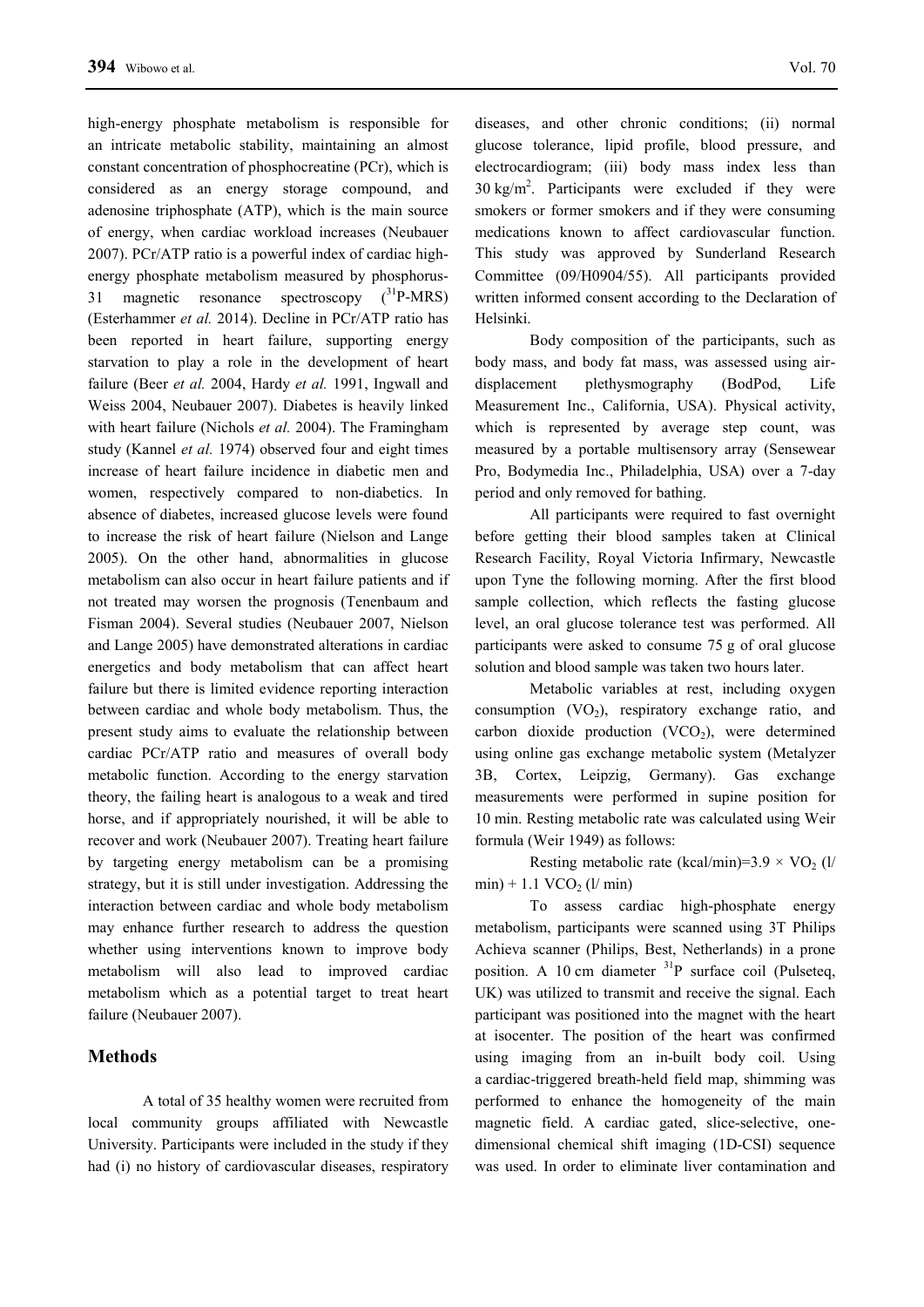prevent spectral contamination from the chest wall, a 7 cm slice selective pulse was applied foot-head and spatial presaturation of lateral skeletal muscle was done, respectively. Sixteen coronal phase-encoding steps were used, generating spectra from 10 mm slices [TR=heart rate; 192 averages at the center of k-space with cosinesquared acquisition weighting; acquisition time~20 min). The locations of the spectral slices were overlaid onto an anatomical image and the first spectrum that arose entirely beyond the chest wall was selected. Quantification of PCr, γ-ATP, and 2,3-diphosphoglycerate (2,3-DPG) peaks was done using AMARES time domain fit routine of jMRUI processing software. The peak area of ATP was corrected for blood contamination by  $\frac{1}{6}$  of the amplitude of combined 2,3-DPG peak after the fitting. After calculating PCr/ATP ratios, the ratios were corrected for saturation, with  $T_1$  values of cardiac PCr and ATP component taken from previous literature (Jones *et al.* 2010). Lastly, the flip angle was corrected using a calibration data set and a gadolinium-doped standard of 20 mM phenyl phosphonic acid at the center of the coil.

All statistical analyses were performed using SPSS Statistics V.24.0. Normality of distribution was assessed using Q-Q plots and Shapiro-Wilk test. The

**Table 1.** Anthropometric characteristics of study participants.

relationship between variables of interest was assessed by Pearson's correlation coefficient (r). Partial correlation was also performed to control the covariates including age, body mass index, and physical activity. Data are presented as means  $\pm$  standard deviation (SD) unless otherwise stated. The level of statistical significance was indicated as p<0.05.

# **Results**

Demographic and physical activity characteristics of the study participants are shown in Table 1. Measures of body metabolic function including resting oxygen consumption, metabolic rate and glucose levels are presented in Table 2.

Analysis of cardiac metabolism using magnetic resonance spectroscopy revealed the mean  $\pm$  SD of cardiac high energy phosphate metabolism (PCr/ATP ratio) of  $2.13\pm0.55$ .

Association between cardiac high-energy phosphate metabolism and whole body metabolism is illustrated in Figure 1. No significant relationship was found between PCr/ATP ratio and resting metabolic rate, relative oxygen consumption, fasting plasma glucose levels, and 2-hour plasma glucose levels.

| Variable                     | Study Participants (n=35) |  |  |  |  |
|------------------------------|---------------------------|--|--|--|--|
| Age, years                   | $55.7 \pm 14.0$           |  |  |  |  |
| Weight, kg                   | $67.7 \pm 11.2$           |  |  |  |  |
| Height, cm                   | $163 \pm 5.83$            |  |  |  |  |
| Body mass index, $kg/m^2$    | $25.5 \pm 3.71$           |  |  |  |  |
| Fat body mass, kg            | $23.6 \pm 9.10$           |  |  |  |  |
| Physical Activity, steps/day | $11532 \pm 5422$          |  |  |  |  |
|                              |                           |  |  |  |  |

**Table 2.** Measurements of whole body metabolism.

| <b>Variable</b>                   | Study Participants $(n=35)$ |
|-----------------------------------|-----------------------------|
| $Oxygen$ consumption, ml/min      | $244 \pm 35.9$              |
| Oxygen consumption, $ml/kg/min$   | $3.68 \pm 0.71$             |
| Carbon dioxide production, ml/min | $221 \pm 36.8$              |
| Respiratory exchange ratio        | $0.90 \pm 0.07$             |
| Resting metabolic rate, kcal/day  | $1721 \pm 255$              |
| Fasting plasma glucose, mmol/l    | $4.87 \pm 0.50$             |
| 2-hour plasma glucose, mmol/l     | $5.25 \pm 1.44$             |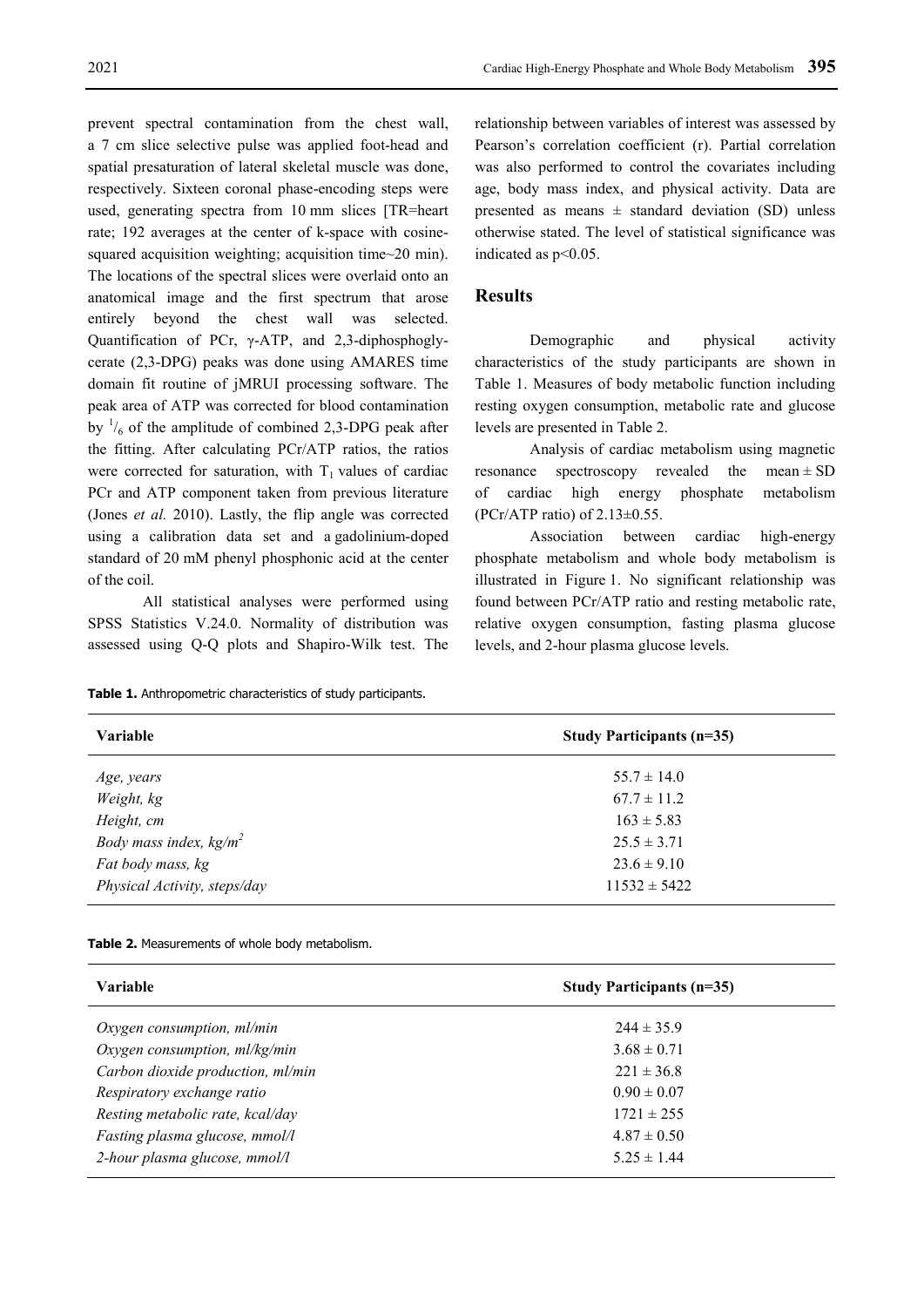Table 3 shows the results of partial correlation between PCr/ATP ratio and resting metabolic rate, relative oxygen consumption, fasting plasma glucose levels, and 2-hour plasma glucose levels after that being controlled for several covariates. Most correlations still showed weak and negative relationship between the variables even when the analysis was adjusted for age, BMI, fat mass, and physical activity.



**Fig. 1.** Relationship between cardiac high-energy phosphate metabolism (PCr/ATP ratio) and (**A**) resting metabolic rate, (**B**) relative oxygen consumption, (**C**) fasting plasma glucose levels, and (**D**) 2-hour plasma glucose levels in all participants.

|  |  |  |  |  |  |  |  |  |  |  | <b>Table 3.</b> Partial correlations between PCr/ATP ratio and measures of whole body metabolism. |
|--|--|--|--|--|--|--|--|--|--|--|---------------------------------------------------------------------------------------------------|
|--|--|--|--|--|--|--|--|--|--|--|---------------------------------------------------------------------------------------------------|

|                                |              | <b>Resting</b><br>Metabolic<br>Rate | <b>Relative Oxygen</b><br>Consumption | <b>Fasting Plasma</b><br><b>Glucose</b> | 2-h Plasma<br><b>Glucose</b> |
|--------------------------------|--------------|-------------------------------------|---------------------------------------|-----------------------------------------|------------------------------|
| Adjusted for age               | $\mathbf{r}$ | $-0.15$                             | $-0.14$                               | $-0.10$                                 | 0.16                         |
|                                | p-value      | 0.41                                | 0.42                                  | 0.58                                    | 0.37                         |
| Adjusted for BMI               | $\mathbf{r}$ | $-0.09$                             | $-0.21$                               | $-0.31$                                 | $-0.08$                      |
|                                | p-value      | 0.63                                | 0.24                                  | 0.07                                    | 0.65                         |
| Adjusted for fat mass          | $\mathbf{r}$ | $-0.09$                             | $-0.28$                               | $-0.29$                                 | $-0.06$                      |
|                                | p-value      | 0.63                                | 0.11                                  | 0.09                                    | 0.74                         |
| Adjusted for physical          | $\mathbf{r}$ | $-0.14$                             | $-0.32$                               | $-0.31$                                 | $-0.03$                      |
| activity                       | p-value      | 0.45                                | 0.06                                  | 0.08                                    | 0.86                         |
| Adjusted for age, BMI, fat     | $\mathbf r$  | $-0.25$                             | $-0.37$                               | $-0.22$                                 | 0.19                         |
| mass, and physical<br>activity | p-value      | 0.18                                | 0.43                                  | 0.24                                    | 0.31                         |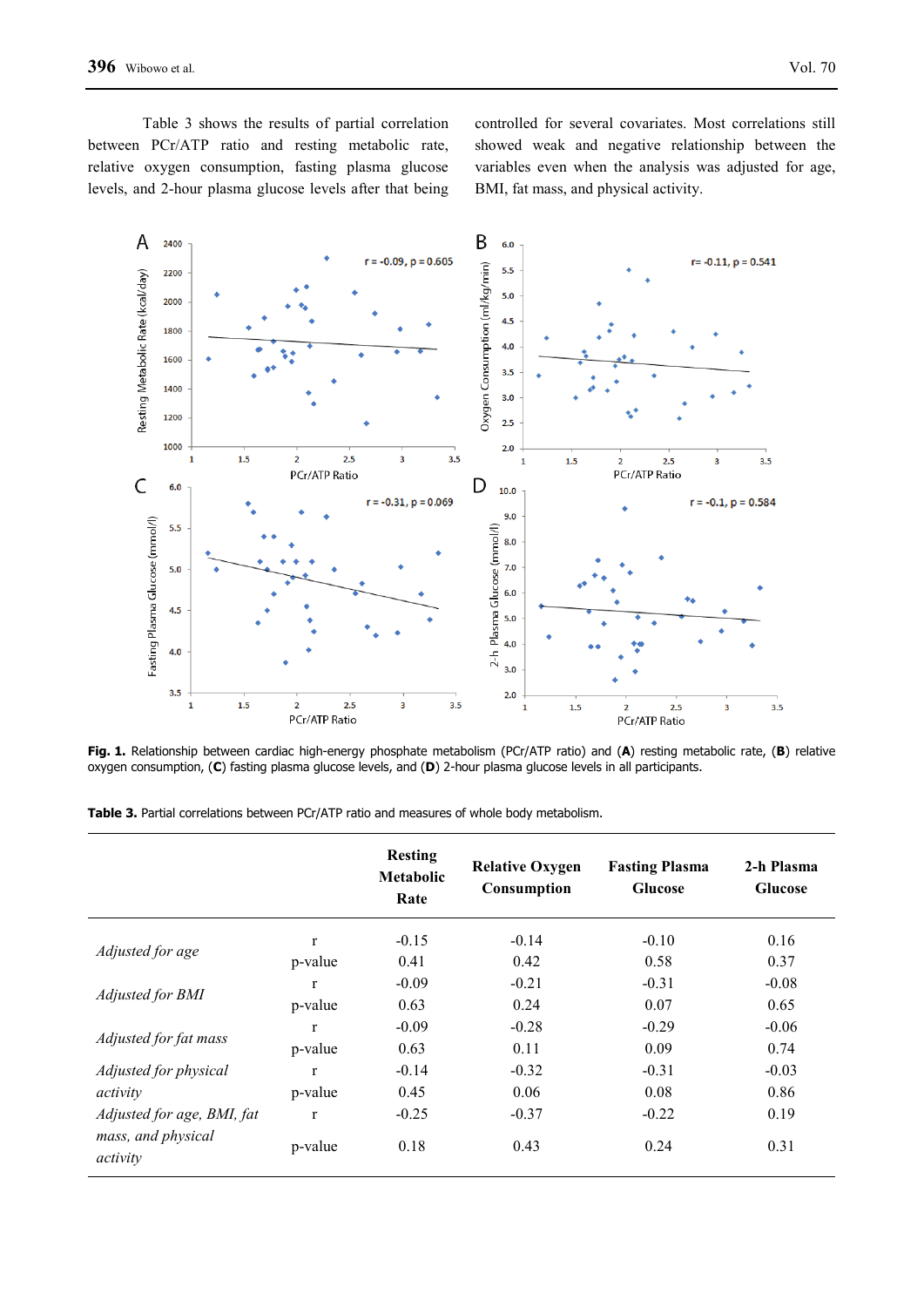## **Discussion**

The present study assessed the relationship between cardiac high-energy phosphate metabolism and whole body metabolism. It has been hypothesized that diminished cardiac metabolism plays a major role in the development of heart failure (Neubauer 2007). Evaluating the association between cardiac and whole body metabolism holds importance as it provides a better understanding of the interaction between the heart and body metabolic processes and their potential malleability with treatments.

The major finding of this study suggests that there is a weak and statistically non-significant relationship between cardiac high-energy phosphate metabolism and measures of whole body metabolic function, including resting metabolic rate, glucose levels, and oxygen consumption. Moreover, after controlling the correlation for covariates (i.e. age, BMI, fat mass, and physical activity), no significant relationship was found between PCr/ATP ratio and whole body metabolic variables.

Available studies that investigated the relationship between cardiac high-energy phosphate to body metabolism were only limited to evaluate the correlation between PCr/ATP ratio to glucose levels. Patients with type 1 and type 2 diabetes showed a decline in PCr/ATP ratio in comparison to the healthy controls (Metzler *et al.* 2002, Scheuermann-Freestone *et al.* 2003). Significant correlation was observed between PCr/ATP ratio and fasting plasma glucose  $(r^2=0.55, p<0.05)$ , although, no significant correlation was found in healthy subjects, which is in line with the present study (Scheuermann-Freestone *et al.* 2003). This suggests that presence of disease may enhance interaction between cardiac and body metabolism to be more pronounced. According to a longitudinal study (Nielson and Lange 2005), increased glucose levels are associated with increased risk of heart failure in non-diabetic adults and it may contribute to the development of heart failure. The possible mechanism to how glucose levels may affect the pathogenesis of heart failure is not known, but based on the present study it can be suggested that cardiac high energy phosphate metabolism may be independent from the mechanisms controlling whole body metabolism (Nielson and Lange 2005). The effectiveness of therapeutic interventions to improve glucose control has been previously reported (Guazzi *et al.* 2003, Nielson and Lange 2005). Improvement in insulin sensitivity resulted in improvement in exercise capacity in heart failure, but little evidence is available that improved glucose control can enhance cardiac energetics and function (Guazzi *et al.* 2003, Nielson and Lange 2005).

The analyses reveal weak, statistically nonsignificant relationship between cardiac PCr/ATP ratio, resting metabolic rate and oxygen consumption. This may imply that cardiac high-energy phosphate metabolism is independent from the body metabolic function. No study so far had evaluated relationship between cardiac metabolism and resting metabolic rate. Resting metabolic rate is altered in heart failure patients, although the mechanism was unknown (Poehlman *et al.* 1994). Further analysis included controlling for the covariates i.e. age, BMI, fat mass, and physical activity. However, even after accounting for these potentially confounding factors, results confirmed no significant association between cardiac PCr/ATP ratio and body metabolism. Lack of association between cardiac high-energy phosphate metabolism and body metabolism suggests that whole body metabolism should not be considered as a marker of cardiac metabolic health. Based on these findings it can be suggested that interventions known to improve whole body metabolism may not lead to improvement in cardiac metabolism.

This study has several potential limitations. The study participants were all women; therefore, the results may not be applicable to men. Furthermore, moderate sample size may increase the risk of statistical error.

In conclusion, the present study indicates a lack of significant relationship between cardiac PCr/ATP ratio and resting metabolic rate, oxygen consumption, and glucose levels. This finding suggests that whole body metabolism has no significant influence on cardiac highenergy phosphate metabolism. Further mechanistic studies are warranted to confirm or refute the lack of association between cardiac and body metabolism. Better understanding of molecular and cellular interactions between metabolic control of the heart and the rest of the body may lead to development to novel therapeutic targets and treatments.

## **Conflict of Interest**

There is no conflict of interest.

## **Acknowledgements**

The study was supported by the Newcastle NIHR Biomedical Research Centre in Ageing and Age Related Diseases. Dr. Jakovljevic is supported by Research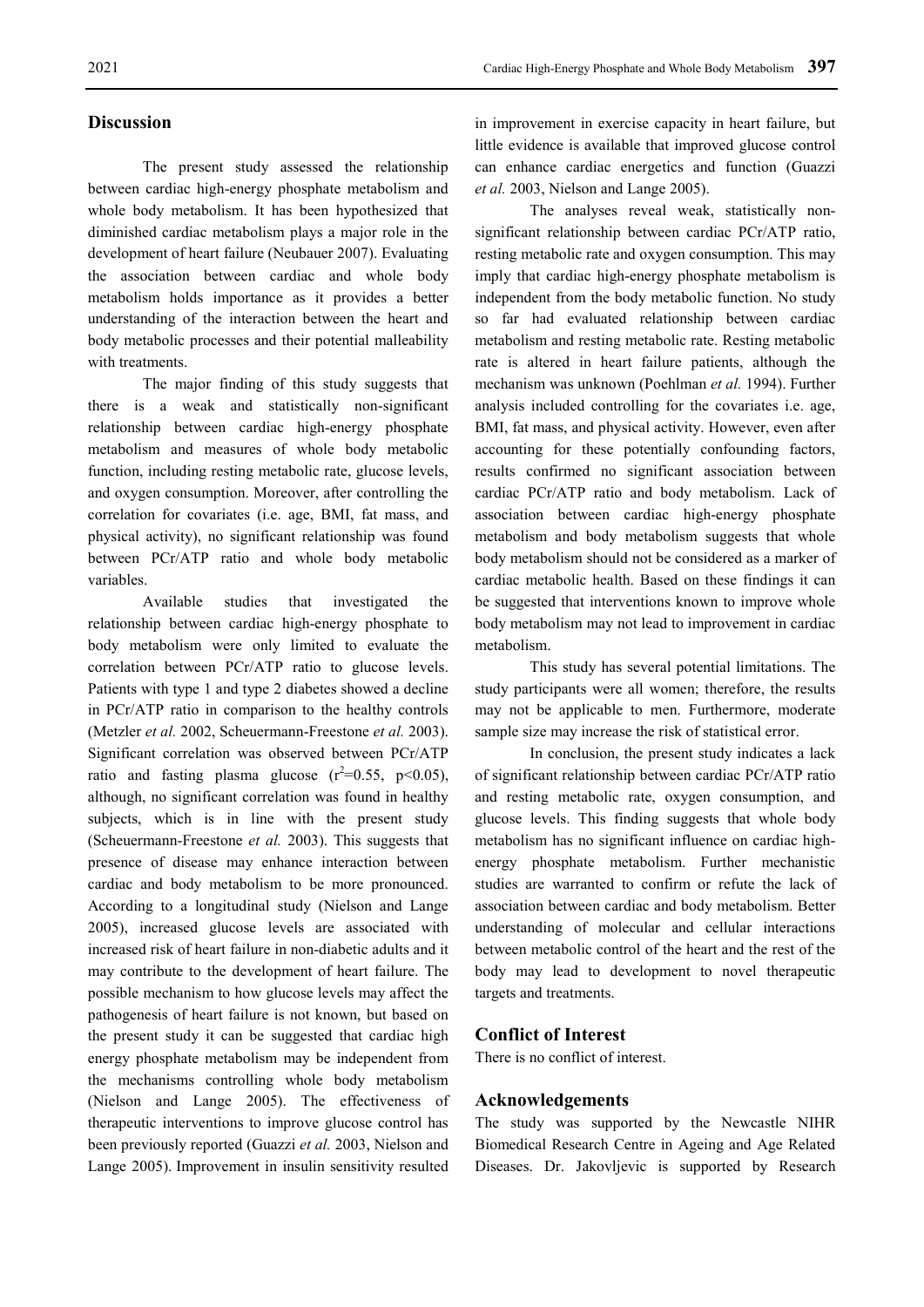Councils' UK Centre for Ageing and Vitality at Newcastle University (grant number L016354). The funding sources did not have involvement in aspect of the research. We thank all the participants of this study. We

also acknowledge the significant contributions from Mei Jun Chen, the research nurse, and Tim Hodgson, Carol Smith, and Louise Morris, the research radiographers.

# **References**

- BEER M, SPINDLER M, SANDSTEDE JJW, REMMERT H, BEER S, KÖSTLER H, HAHN D: Detection of myocardial infarctions by acquisition-weighted 31P-MR spectroscopy in humans. J Magn Reson Imaging 20: 798-802, 2004. https://doi.org/10.1002/jmri.20185
- COWIE MR: The heart failure epidemic: a UK perspective. Echo Res Pract 4: R15-R20, 2017. https://doi.org/10.1530/ERP-16-0043
- ESTERHAMMER R, KLUG G, WOLF C, MAYR A, REINSTADLER S, FEISTRITZER H-J, METZLER B, SCHOCKE MFH: Cardiac high-energy phosphate metabolism alters with age as studied in 196 healthy males with the help of 31-phosphorus 2-dimensional chemical shift imaging. PLoS One 9: e97368, 2014. https://doi.org/10.1371/journal.pone.0097368
- GUAZZI M, TUMMINELLO G, MATTURRI M, GUAZZI MD: Insulin ameliorates exercise ventilatory efficiency and oxygen uptake in patients with heart failure-type 2 diabetes comorbidity. J Am Coll Cardiol 42: 1044-1050, 2003. https://doi.org/10.1016/S0735-1097(03)00914-8
- HARDY CJ, WEISS RG, BOTTOMLEY PA, GERSTENBLITH G: Altered myocardial high-energy phosphate metabolites in patients with dilated cardiomyopathy. Am Heart J 122: 795-801, 1991. https://doi.org/10.1016/0002-8703(91)90527-O
- INGWALL JS, WEISS RG: Is the failing heart energy starved? On using chemical energy to support cardiac function. Circ Res 95: 135-145, 2004. https://doi.org/10.1161/01.RES.0000137170.41939.d9
- JONES DEJ, HOLLINGSWORTH K, FATTAKHOVA G, MACGOWAN G, TAYLOR R, BLAMIRE A, NEWTON JL: Impaired cardiovascular function in primary biliary cirrhosis. Am J Physiology Gastrointest Liver Physiol 298: G764-G773, 2010. https://doi.org/10.1152/ajpgi.00501.2009
- KANNEL WB, HJORTLAND M, CASTELLI WP: Role of diabetes in congestive heart failure: the Framingham study. Am J Cardiol 34: 29-34, 1974. https://doi.org/10.1016/0002-9149(74)90089-7
- METZLER B, SCHOCKE MFH, STEINBOECK P, WOLF C, JUDMAIER W, LECHLEITNER M, LUKAS P, PACHINGER O: Decreased high-energy phosphate ratios in the myocardium of men with diabetes mellitus type I. J Cardiovasc Magn Reson 4: 493-502, 2002. https://doi.org/10.1081/JCMR-120016387
- MOZAFFARIAN D, BENJAMIN EJ, GO AS, ARNETT DK, BLAHA MJ, CUSHMAN M, DAS SR, DE FERRANTI S, DESPRÉS JP, FULLERTON HJ, HOWARD VJ, HUFFMAN MD, ISASI CR, JIMÉNEZ MC, JUDD SE, KISSELA BM, LICHTMAN JH, LISABETH LD, LIU S, MACKEY RH, ET AL.: Heart Disease and Stroke Statistics-2016 Update: A Report From the American Heart Association. Circulation 133: e38-e360, 2016. https://doi.org/10.1161/CIR.0000000000000350
- NEUBAUER S: The failing heart-an engine out of fuel. New Engl J Med 356: 1140-1151, 2007. https://doi.org/10.1056/NEJMra063052
- NICHOLS GA, GULLION CM, KORO CE, EPHROSS SA, BROWN JB: The incidence of congestive heart failure in type 2 diabetes: an update. Diabetes Care 27: 1879-1884, 2004. https://doi.org/10.2337/diacare.27.8.1879
- NIELSON C, LANGE T: Blood glucose and heart failure in nondiabetic patients. Diabetes Care 28: 607-611, 2005. https://doi.org/10.2337/diacare.28.3.607
- POEHLMAN ET, SCHEFFERS J, GOTTLIEB SS, FISHER ML, VAITEKEVICIUS P: Increased resting metabolic rate in patients with congestive heart failure. Ann Intern Med 121: 860-862, 1994. https://doi.org/10.7326/0003-4819-121-11-199412010-00006
- SAVARESE G, LUND LH: Global public health burden of heart failure. Card Fail Rev 3: 7-11, 2017. https://doi.org/10.15420/cfr.2016:25:2